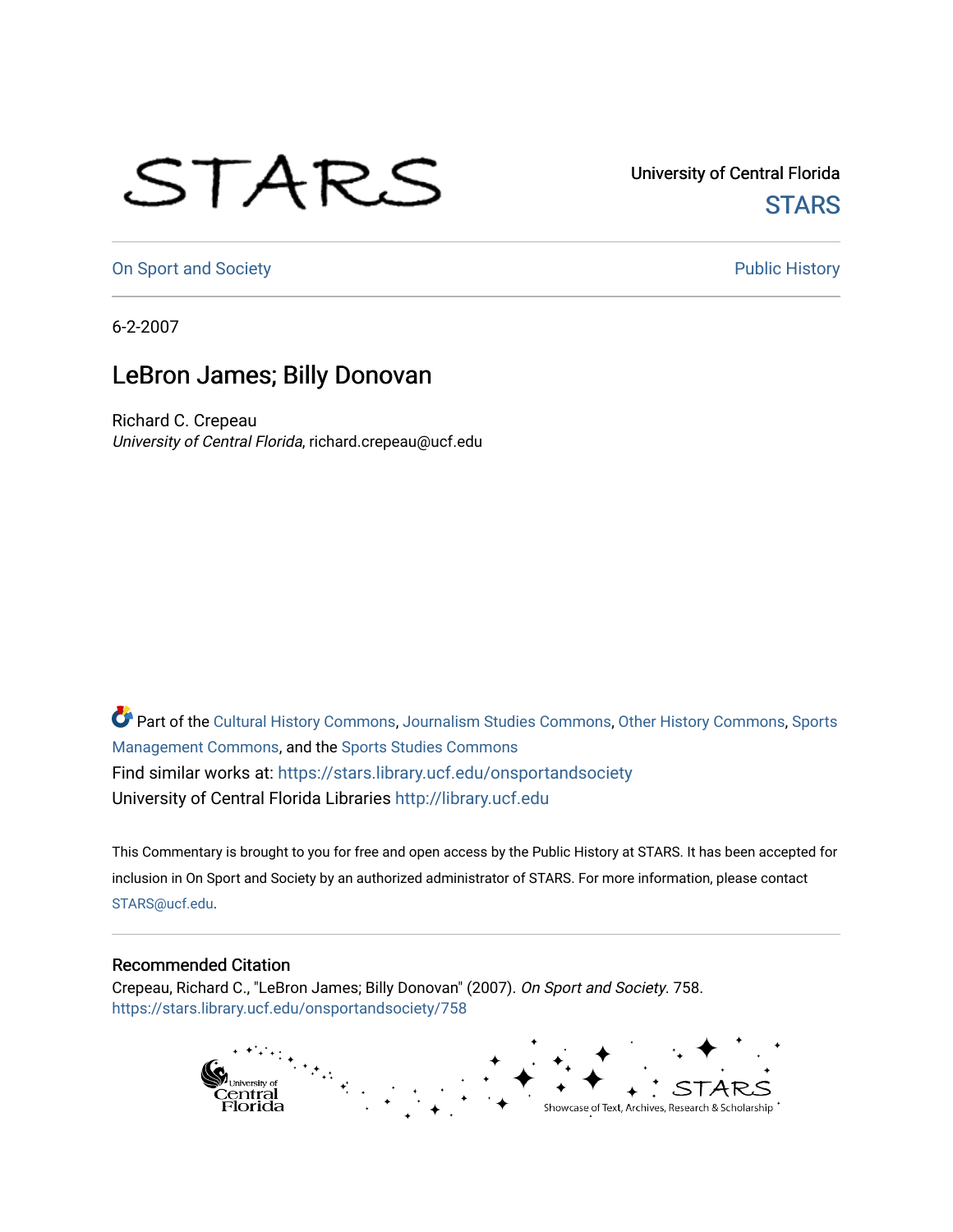## SPORT AND SOCIETY FOR H-ARETE LeBron James; Billy Donovan JUNE 2, 2007

In less than twenty-four hours, between Thursday night and Friday morning, the NBA produced two major stories. One concerned the essence of sport, the other the distorted values of modern sport. I am writing about the performance by LeBron James against the Detroit Pistons in game five of their Eastern Conference final and about the signing of Billy Donovan as the new coach of the Orlando Magic for over five million dollars a year. Both are jaw dropping performances in their own right, but that by James represents sport and the one by the Magic represents commerce and its twisted representation in sport.

I have been watching NBA basketball since the Lakers were in Minneapolis. I have seen many great performances over the years by George Mikan, Elgin Baylor, Bob Pettit, Bill Russell, Bob Cousy, Wilt, Kareem, Larry, Magic and Michael, but I cannot recall any that were any more amazing than the performance by LeBron James Thursday night at the Palace against the Pistons.

It is said that the great players prove their greatness by taking their team on their shoulders and carrying them to victory in the truly significant games. They perform at an extremely high level and will their team to victory. This is a perfect description of James' night. The Cleveland Cavaliers entered the game tied in the series at two games each and had not won a game in the Motor City. They would need to win at least one if they were to have a chance to win the series.

In the fourth quarter the Cavs were trailing. Beginning in that quarter, and proceeding through two overtime periods, James scored the final twenty-five points made by his team and twentynine of the last thirty. Drew Gooden contributed the one freethrow. LeBron also had seven of his team's thirteen assists.

Repeatedly James made shots that pulled the Cavs close, tied the game, or put them ahead. It wasn't just the points that were made, but how they were made. There were three-point shots from out front and from an angle. There were shorter jump shots from several places on the floor. There were drives to the basket producing dunks and foul shots. The drives were to the left and to the right, and at times both. The shots were taken with players hanging on him, with little or no time or space, and yet he got the shots off and they rattled in.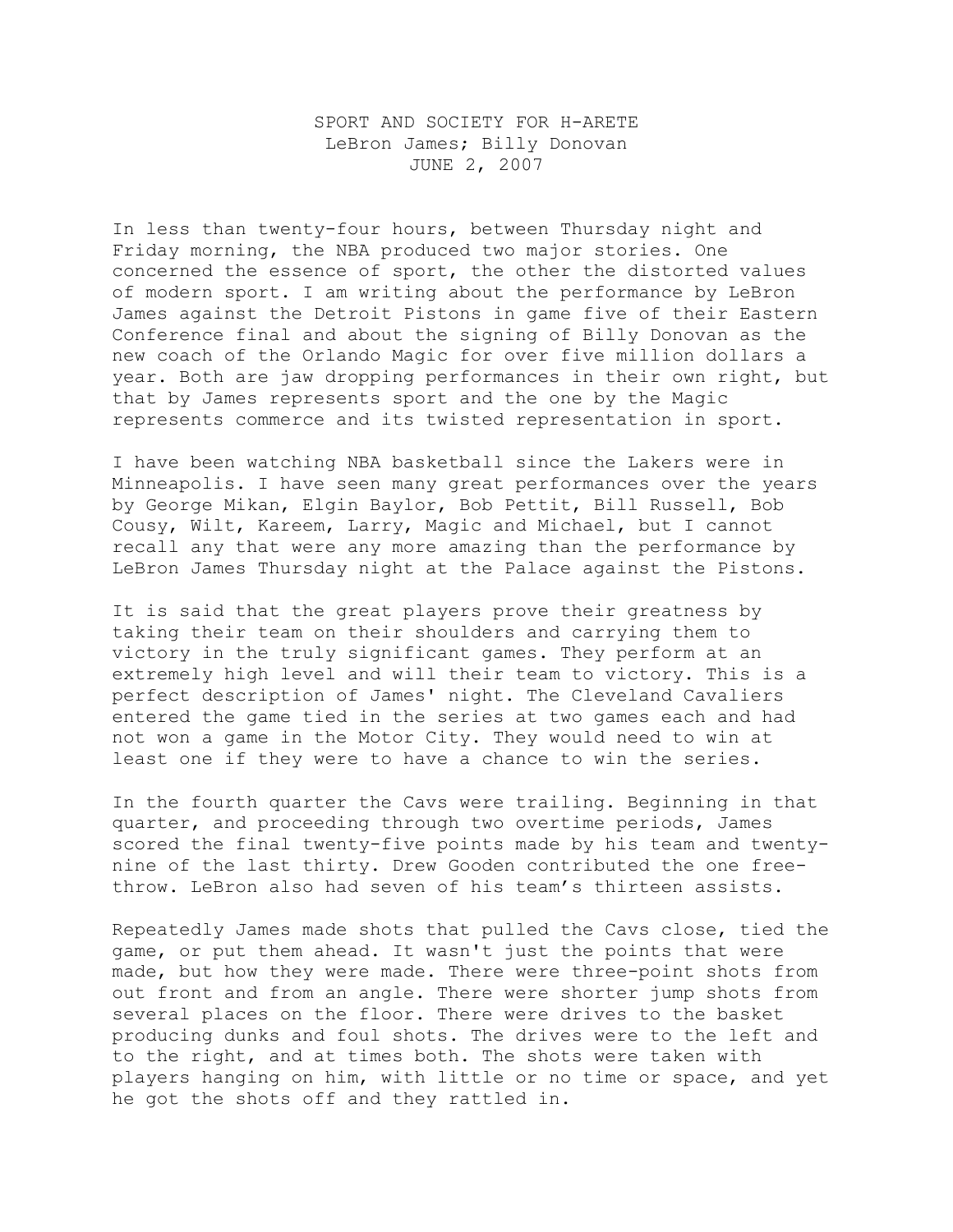When it was over the Pistons were beaten, the Cavs were amazed, the crowd was stunned, and James was exhausted. "He left it all out on the court" as they say, and then some.

For those who saw this performance they saw the essence of sport. James displayed talent, will, creativity of thought and shot, and put the beauty of the game of basketball on full display. If you saw it, count yourself among the fortunate, especially in this time when most of the headlines seem to be outside the arena.

As the game came to its magnificent conclusion, the first reports that Billy Donovan was leaving the University of Florida to become head coach of the Orlando Magic were circulating. The stories were confirmed by morning and at 11 a.m. in Orlando a press conference was held to make the formal introduction of the new coach. It was a moment like no other in the franchise history since the departure of Shaq for Los Angeles. Ever since watching Billy Donovan take the Florida Gators to back to back national championships, the basketball fans of Central Florida were dreaming of the day when he would become the Magic coach. No one really believed it would be this soon.

Exactly why Donovan took this job is a mystery, although there are any number of theories. Was it the money? Certainly the Magic spared no expense, but nor had Kentucky, and that had not sent Billy off to Lexington. Was it the challenge of "winning at the next level"? This seems to have played some role in the decision making process as Donovan explained it.

Was it the fact that basketball will always be the number two sport at the University of Florida? This would not have changed even if Donovan led the Gators to seven straight NCAA titles. Football is king in Gainesville and Urban is Pope. If this were the case it would not be the first time coaches have changed jobs for such a reason. Bear Bryant's departure from Kentucky for Alabama was in some part influenced by the fact that basketball reigned in the Bluegrass State and Adolf Rupp would always dominate the athletic department at UK. Billy Donovan is a relatively young coach at age forty-two and he may not have relished the thought of spending the next two or three decades in the shadow of the football team and its coach.

Whatever the reasons, the fact that someone would be paid over five million dollars to coach a basketball team in the NBA, having never before coached at that level, is a sign of the madness that grips modern sport. The truth is that no one comes